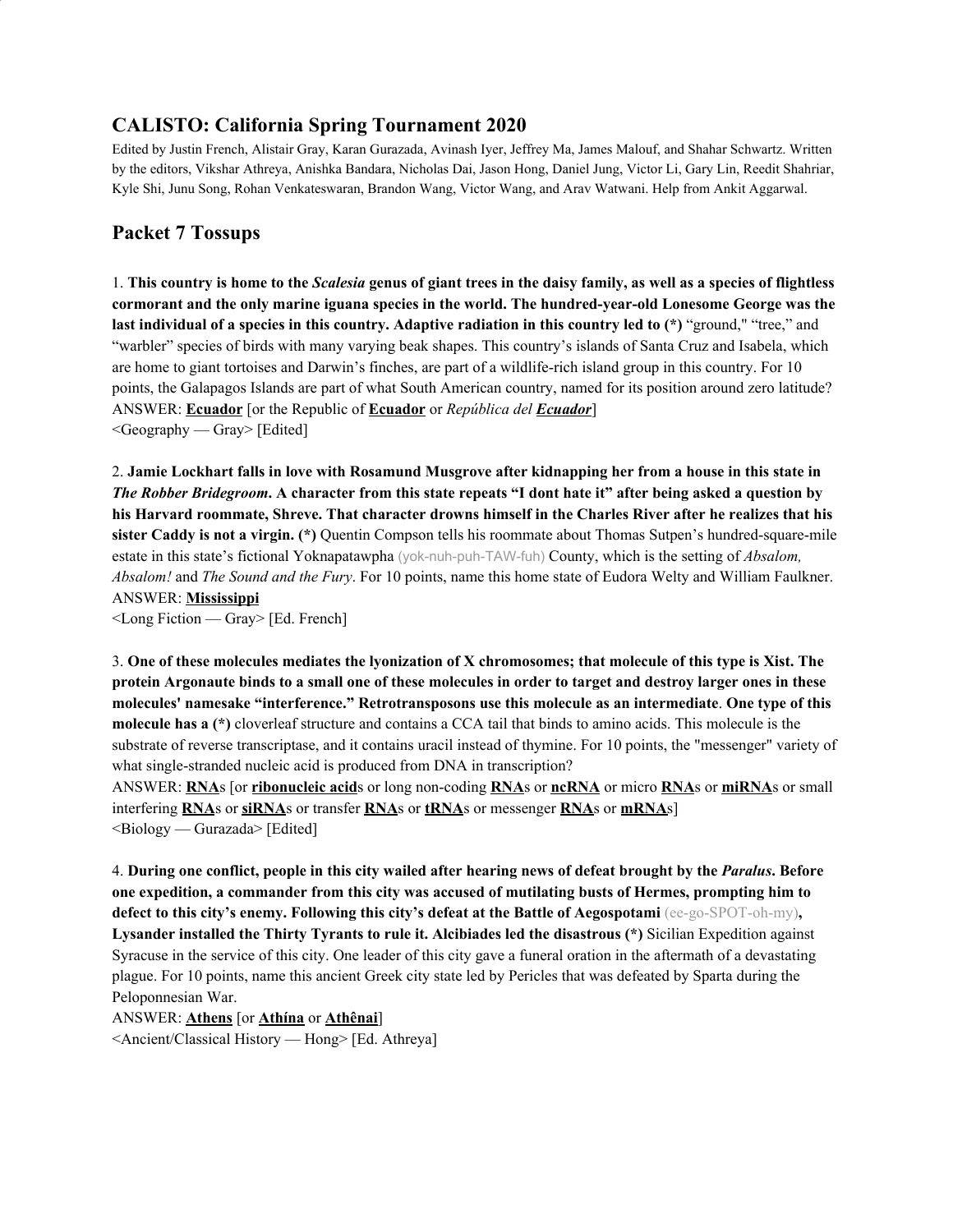5. In an opera by this composer, a man compares the blonde hair of his painting's subject with that of the title character in the aria "Recondita armonia." In that same opera by this composer, a melancholic solo clarinet **accompanies that man in the aria "E lucevan le stelle"** (ay loo-CHAY-von lay stell-ay) **while he awaits execution atop the Castel Sant'Angelo. A character in another opera by this composer triumphantly sings "***vincero***" three times after declaring that (\*)** "none shall sleep." In that opera, Prince Calaf must answer three riddles to marry the title princess. For 10 points, name this Italian composer of the arias "Vissi d'arte" and "Nessun dorma" for his operas *Tosca* and *Turandot*.

ANSWER: Giacomo **Puccini** [or Giacomo Antonio Domenico Michele Secondo Maria **Puccini**] <Opera — Ma> [Edited]

6. The battle of Swally was fought over this body of water by two competing organizations. A list of ports on this body of water mentions the city of Barygaza as well as the Himyarite Kingdom. One navigator of this body of water captured the kingdom of Kotte. Another explorer of this body of water employed a sailor from **Malindi and used a route first travelled by (\*)** Bartolomeu Dias. Arab traders used ships called *dhows* (dows) to travel across this body of water. Trade across this body of water was nicknamed the "Monsoon Marketplace" and occurred at cities such as Mombasa and Calicut. Vasco Da Gama and Zhèng Hé explored, for 10 points, what third largest ocean?

ANSWER: **Indian** Ocean [accept **Arabian** Sea] <Asian History — Iyer> [Edited]

7. **A proposed building design for one of these events was ridiculed for resembling an "intergalactic bike** helmet." That design by Zaha Hadid for one of these events was scrapped due to environmental and cost **concerns in favor Kengo Kuma's design. Herzog and de Meuron collaborated with (\*)** Ai Weiwei in designing a National Stadium for one of these events that accompanied a building nicknamed the Water Cube. The 2022 iteration of this event will reuse older venues built for it like the Bird's Nest stadium. For 10 points, name these athletic competitions that were hosted in 2008 by Beijing and in 2020 will be held in Tokyo. ANSWER: the **Olympic**s [or the **Olympic** Games; accept the 2008 Beijing Summer **Olympic**s or 2020 Tokyo Summer **Olympic**s or 2022 Beijing Summer **Olympic**s] <Architecture — Ma> [Edited]

8. The Hermitian adjoint of a matrix A equals this function applied to each entry of A transpose. In quantum **mechanics, the probability density of a particle's position equals the wavefunction times this function of the** wavefunction. Applying this function to "r times e to the i theta" is equivalent to replacing theta with negative theta. It's not the identity, but if x is a root of a real polynomial, then so is this function of x. For a  $(*)$  complex number *z*, *z* times this function of *z* equals the square of the absolute value of *z*. This function is denoted with a horizontal bar over the variable. For 10 points, name this function that transforms "a plus b i" into "a minus b i." ANSWER: complex **conjugate**

<Math — French> [Edited]

9. Two of this man's sons are cursed after they kill every man in Shechem due to their sister being raped. This man marries the maids Bilhah and Zilpah due to the infertility of his other wives. This man buys his brother's birthright with a bowl of lentil soup, and he disguises himself as that brother with goatskins to get **his father's blessing. At Peniel, this man wrestles until daybreak with an (\*)** angel before he is given the name Israel. This man is born along with his brother Esau after his father Isaac prays to God for Rebecca to be pregnant. For 10 points, name this man who, in the Book of Genesis, sees heaven in a vision of his namesake ladder. ANSWER: **Jacob** [accept **Israel** or **Yisra'el** before "Israel" is read]

<Religion — Gray/Dai> [Ed. Venkateswaran]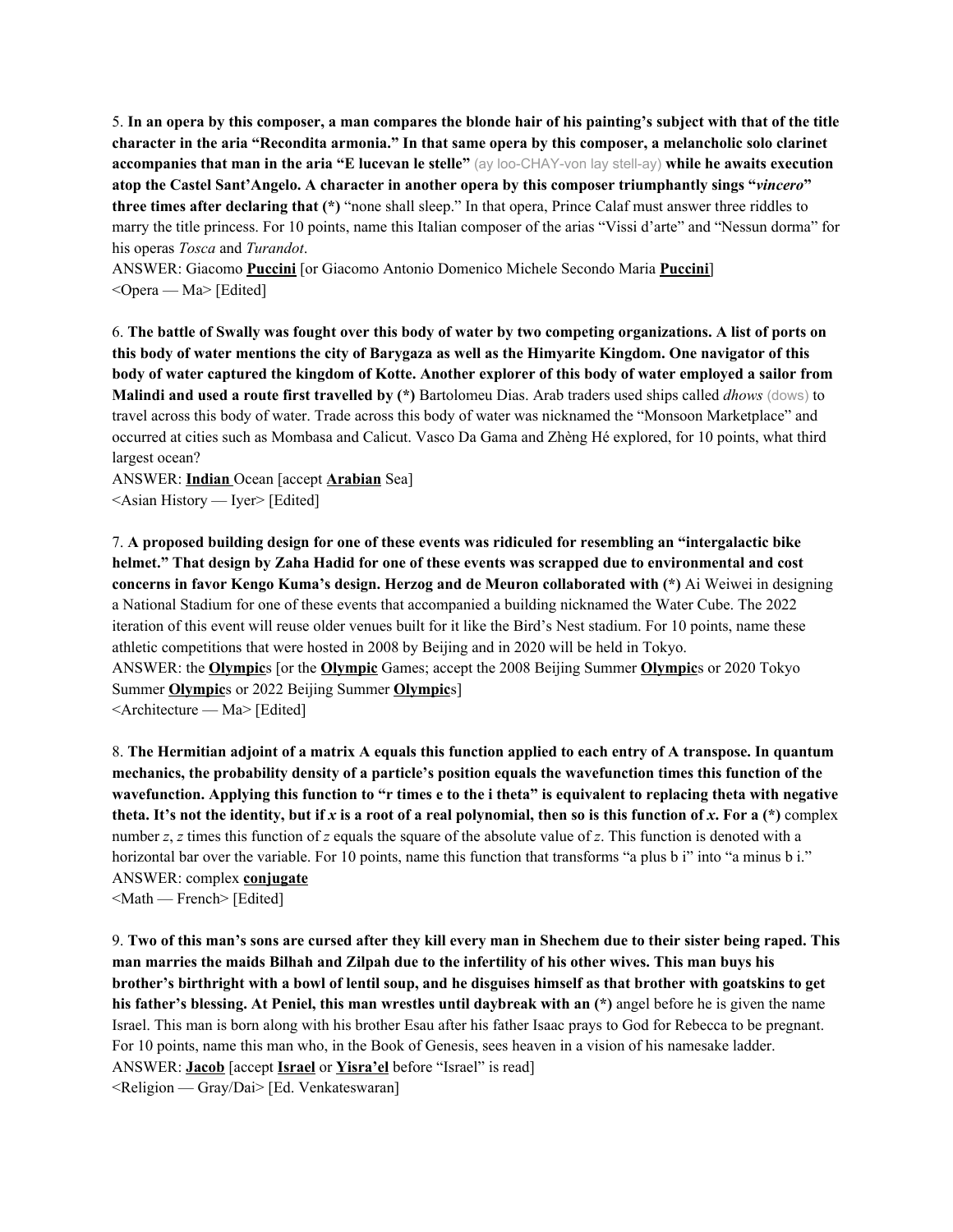10. One poem in this form states "Don't worry spiders / I keep house / casually." A work which combines prose with this poetic form proclaims that "every day is a journey, and the journey itself home." Sixty poems in this form are compared to each other in *The Seashell Game*. Traditionally, poems in this form contain a  $(*)$ "cutting word" which precedes a thematic shift. A poem in this form describes the sound of water that is made when a frog jumps into a pond. That poem was written by a 17th century master of this form named Matsuo Bashō. For 10 points, name this Japanese form of poetry whose syllables follow a 5-7-5 pattern.

ANSWER: **haiku** [or **hokku**; accept **haibun**]

<Poetry — Schwartz> [Ed. French]

11. Powers of a type of this quantity are multiplied by powers of the energy dissipation rate in the **Kolmogorov microscales. A type of this quantity obeys the Oswald-de Waele** (Oswald de-Whale) **power-law in dilatant and pseudoplastic materials, while it decreases over time in thixotropic materials. That type of this** quantity is the ratio of shear stress to shear rate. According to Stokes' law, the (\*) drag on a sphere is equal to six pi times radius times flow velocity times a type of this quantity. This quantity, which has "kinematic" and "dynamic" varieties, is constant in Newtonian fluids and is equal to zero in superfluids. For 10 points, name this quantity which describes a fluid's resistance to flow.

ANSWER: **viscosity** [accept dynamic **viscosity** or kinematic **viscosity** or absolute **viscosity**; prompt on eta, mu, or nu]

<Physics — Schwartz> [Ed. French]

12. France agreed to support this cause after the signing the Plombières agreement with a prime minister who resigned due to the Treaty of Villafranca. This cause was supported by a secret society of "charcoal burners" who forced King Ferdinand I to accept a constitution in 1820. This cause was furthered by victories at the **Battles of Como and Solferino. A leader of this cause led the (\*)** Redshirts on the Expedition of the Thousand to conquer opposition to this cause. The kingdom of Piedmont fought for this cause, which was achieved with the accession of its king Victor Emmanuel II. For 10 points, Giuseppe Garibaldi let what effort to unify his home country?

ANSWER: **Italian Unification** [or **Risorgimento**; accept answers indicating **Italy** gaining **Independence** from Austria or other foreign countries; accept **creation** of **Italy** and equivalents] (The secret society is the Carbonari.) <European History — Lin> [Ed. Iyer]

13. **A 2009 Tim Jackson book argues for "Prosperity Without" this phenomenon. According to Thomas** Piketty, inequality inevitably increases because the rate of return on capital is greater than the rate of this **phenomenon. In endogenous theories of this phenomenon, it occurs due to intellectual property rights and investment in R&D. The convergence hypothesis states this phenomenon occurs faster in (\*)** developing countries. This phenomenon leads to an outward shift of the production possibility curve. In the long run, this phenomenon only occurs with an increase in labor productivity. For 10 points, name this phenomenon in which real GDP per capita increases.

ANSWER: real economic **growth** [accept endogenous **growth** or exogenous **growth** or economic **expansion**; prompt on g]

<Economics — French> [Edited]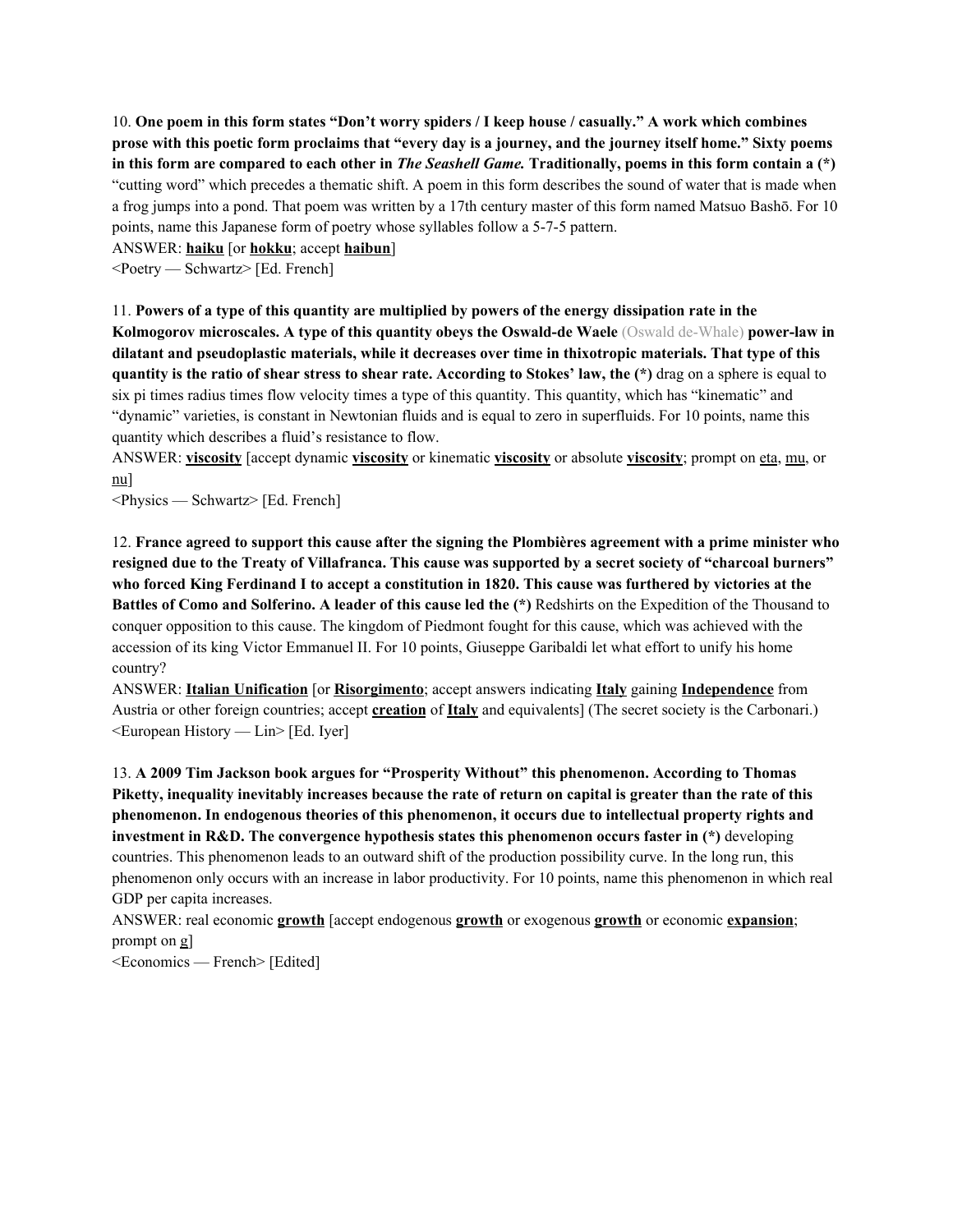14. This character briefly "[rolls] his great green eves over the fat meadowlands" belonging to the family of a **girl he gives singing lessons to. This character whistles while passing a lightning-struck tree where Major** Andre was hung years earlier. This character rides off on his horse Gunpowder after he sees an (\*) apparition of a "Galloping Hessian" (HESH-in) on a bridge. This teacher angers Brom Bones when he develops a crush on Katrina van Tassel. For 10 points, name this character who is chased out of Sleepy Hollow by the Headless Horseman in a short story by Washington Irving.

ANSWER: Ichabod **Crane** [or **Ichabod**]

<Short Fiction — Schwartz> [Edited]

15. **Several putti carry a red and blue striped banner in a François Boucher** (fran-SWAH boo-SHAY) **painting titled for this figure's "triumph." Though it was previously attributed to Praxiteles** (prak-SIT-uh-leez)**, an** inscription on a sculpture of this figure revealed that it was by Alexandros of Antioch. The pose of Hiram **Powers'** *Greek Slave* **was inspired by a sculpture of this figure bathing named for (\*)** Knidos. In one painting, this figure stands to the right of the Three Graces dancing in an orange grove. In another painting, Hora drapes a pink cloth over this figure as she is blown to shore by Zephyr while standing on a seashell. For 10 points, name this goddess whose birth is depicted in a painting by Sandro Botticelli.

ANSWER: **Venus** [or **Aphrodite**]

<Painting — Ma> [Ed. Malouf]

16. A functional group containing hydrogen and this element can be added to an alkyl halide using potassium **phthalimide** (THAL-imide) **in the Gabriel synthesis. Two atoms of this element and an R group comprise a diazonium cation** (CAT-"eye"-on)**. A compound containing two atoms of this element is often used with an iridium catalyst as rocket fuel; that compound is (\*)** hydrazine. The inert diatomic gas formed by this element has a *triple* bond between two atoms of this element. The Haber process synthesizes a compound containing one atom of this element and three atoms of hydrogen. For 10 points, name this element, which is present with hydrogen in amines and ammonia.

ANSWER: **nitrogen** [or **N**] <Chemistry — Gurazada> [Edited]

17. **The founder of the Plowshares movement, Daniel Berrigan, was arrested for protesting this event as a member of the Catonsville Nine. Over four thousand pages of documents leaked by Daniel Ellsberg regarding** this conflict were read on the floor of the Senate by Mike Gravel. Students wearing black armbands to protest **this war led to the case of (\*)** Tinker v. Des Moines. The Pentagon Papers detailed American involvement in this war, which expanded after an alleged attack on the USS Maddox in the Gulf of Tonkin. For 10 points, name this war in which American forces were defeated in 1975 after the Fall of Saigon.

ANSWER: **Vietnam** War [prompt on the draft before "war" is mentioned by asking, "for what war?"] <US History — Shahriar> [Ed. Iyer]

18. In one method, this quantity is selected for a bound cluster of stars so that the stars fit the main sequence. In another method, this quantity is calculated by observing an object from two points along Earth's orbit and **then measuring the apparent angular shift. The receding velocity of a galaxy equals this quantity for the galaxy times the (\*)** Hubble parameter. Objects with known luminosities called "standard candles" make up much of the cosmic "ladder" of this quantity. A unit of this quantity that corresponds to a parallax angle of one arcsecond is called a "parsec." For 10 points, name this quantity that can be measured in astronomical units, lightyears, or meters.

ANSWER: **distance** [or **length**; accept radial **distance** or cosmic **distance** ladder or comoving **distance** or proper **distance**]

<Astronomy — French> [Edited]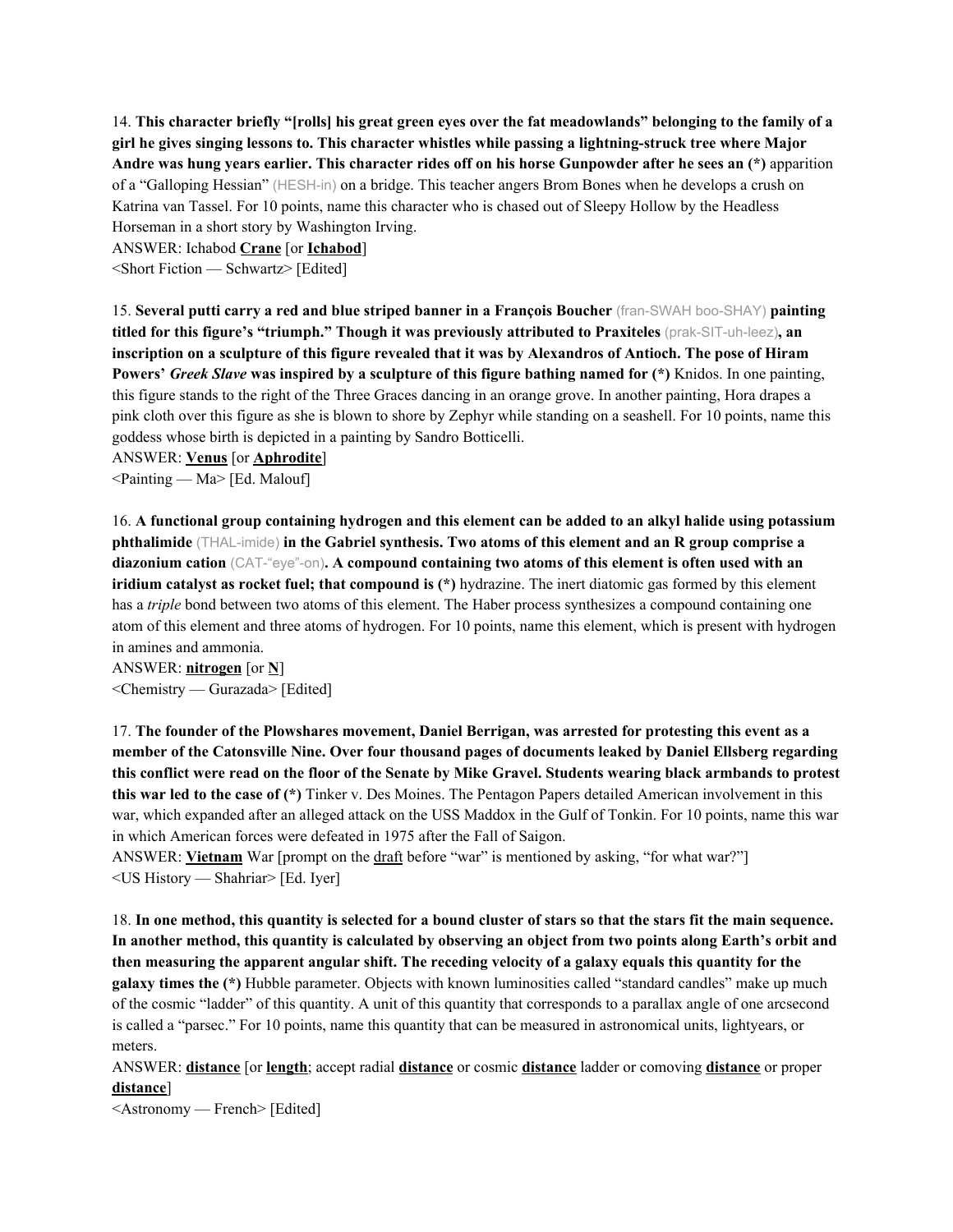19. **Potassium bitartrate crystals that look like glass shards may form in this substance during production. A** technique to make one kind of this substance is called *saignée*, or "bleeding." Containers for this substance are a good source of astringent tannins, which act as antioxidants in this substance. Homemade kinds of this **substance are often made from (\*)** elderberries or dandelions. Spices like nutmeg and cloves are used to make a "mulled" kind of this substance. Sake is one several East Asian kinds of this substance made from fermented rice. For ten points, name this alcoholic beverage most often made from grapes.

ANSWER: **wine** [accept rosé **wine** or red **wine** or elderberry **wine** or dandelion **wine** or mulled **wine** or rice **wine** before "rice"; prompt on alcohol or alcoholic beverages]

<Mixed/Other — Gray> [Edited]

20. **The narrator of this novel uses the term "McFate" to refer to strange coincidences like the recurring** appearance of the number 342. In this novel, a man briefly fantasizes about drowning his wife in Hourglass **Lake. That man fixates on the death by typhus of his childhood love, (\*)** Annabel Leigh. The narrator of this novel is followed by a pornographer and playwright named Clare Quilty. In this novel, a woman is hit by a car shortly after finding out that her husband is in love with her daughter, Dolores Haze. For 10 points, name this novel about Humbert Humbert's pedophilic obsession with the title "nymphet," written by Vladimir Nabokov. ANSWER: *Lolita*

*<*Long Fiction — Schwartz> [Edited]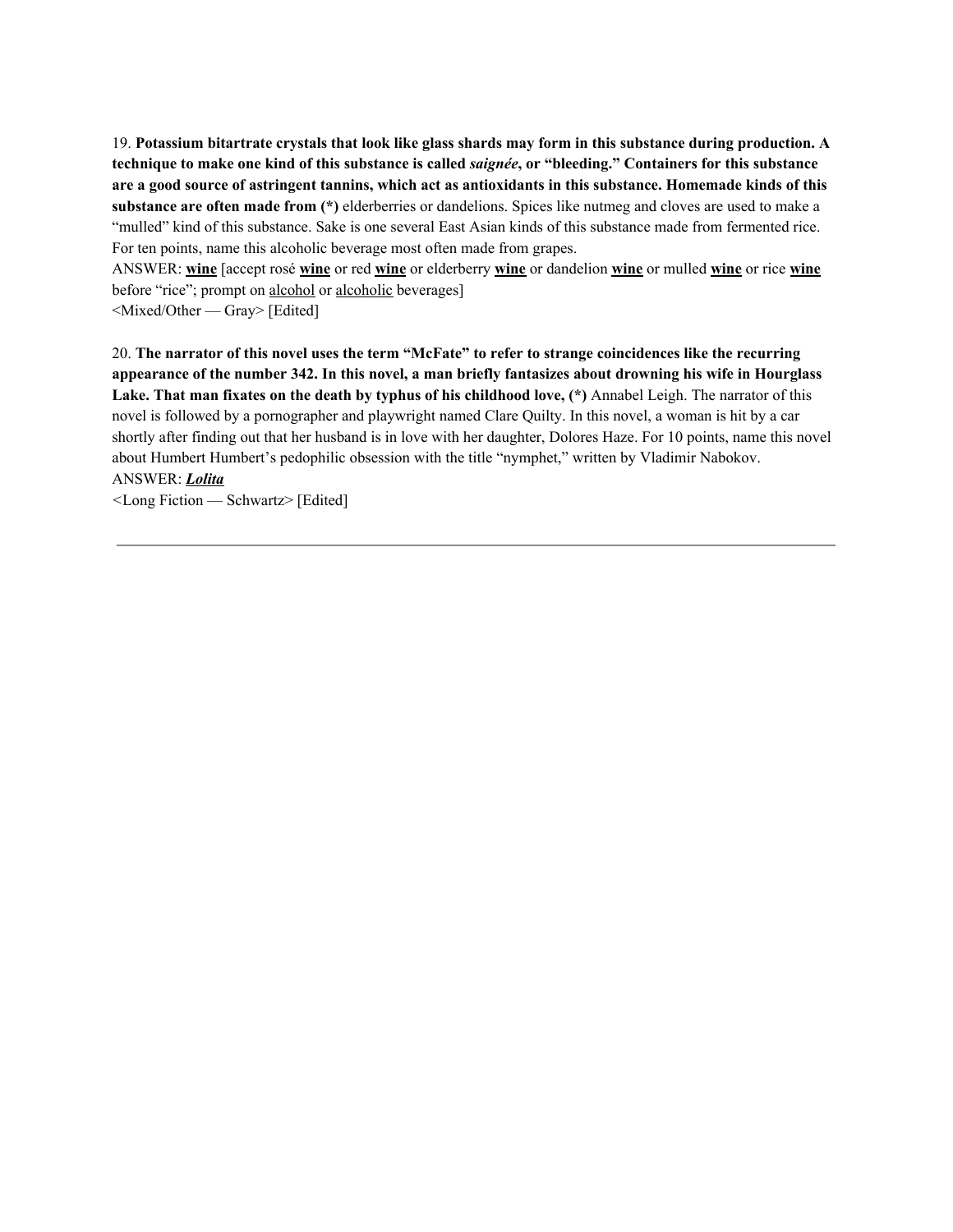# **Packet 7 Bonuses**

1. In this play, Franz hangs himself with the cord of his hat after he is told that the greatest sins are fratricide and parricide. For 10 points each:

[10] Name this play in which Franz Moor plots to have his brother Karl disinherited. At the end of this play, Karl kills his lover Amalia on her request after they realize that they cannot be together.

### ANSWER: *The Robbers* [or *Die Räuber*]

[10] *The Robbers* is by this German playwright, who portrayed a legendary Swiss marksman shooting an apple off his son's head in *William Tell*. A poem by this author is addressed to a "daughter of Elysium."

ANSWER: Friedrich **Schiller** [or Johann Christoph Friedrich von **Schiller**]

[10] Friedrich Schiller is best known for this poem, which lauds its title concept as a "beautiful spark of Divinity." It is sung by the chorus in the last movement of Beethoven's Ninth Symphony.

# ANSWER: "**Ode To Joy**"

<Drama — Schwartz> [Ed. French]

2. In 2004, this player testified that he did not know that substances given to him by trainer Greg Anderson were performance-enhancing drugs. For 10 points each:

[10] Name this baseball player who is the all-time MLB leader in home runs, just above Hank Aaron. This player has not been selected for the Hall of Fame due to his involvement in a steroid scandal about the company BALCO. ANSWER: Barry **Bonds**

[10] Bonds played most of his career with this team. Pitchers Madison Baumgarner and Tim Lincecum helped this team win the World Series in the even years 2010, 2012, and 2014.

ANSWER: San Francisco **Giants** [or **San Francisco**]

[10] Bonds described this former manager of the Giants giving him batting practice the morning he hit his recordbreaking 756th home run. This man was also the manager of the team during that run of World Series wins.

ANSWER: Bruce **Bochy** (BO-chee)

<Pop Culture — Venkateswaran> [Edited]

3. For 10 points each, answer the following about United States international diplomacy during the presidencies of Nixon and Ford:

[10] Most of the diplomatic stance of their presidencies was shaped by this National Security Advisor and Secretary of State under both presidents. He won the Nobel Peace Prize for the Paris Peace Accords alongside Le Duc Tho. ANSWER: Henry **Kissinger**

[10] Kissinger advised Nixon to support the western half of this nation during a bloody civil war, during which this country led by Yahya Khan ordered Operation Searchlight.

ANSWER: Islamic Republic of **Pakistan** [or West **Pakistan**; do NOT accept or prompt on "East Pakistan"] [10] Kissinger organized Nixon's visit to this country, where he met with its premier Zhōu Ēnlái, as well as meeting with Máo Zédōng.

ANSWER: People's Republic of **China** [or *Zhōngguó* or *Zhōnghuá Rénmín Gònghéguó* or **PRC**; do NOT accept or prompt on "Republic of China" or "*Zhōnghuá Mínguó*"]

<US History — Shahriar> [Ed. Iyer]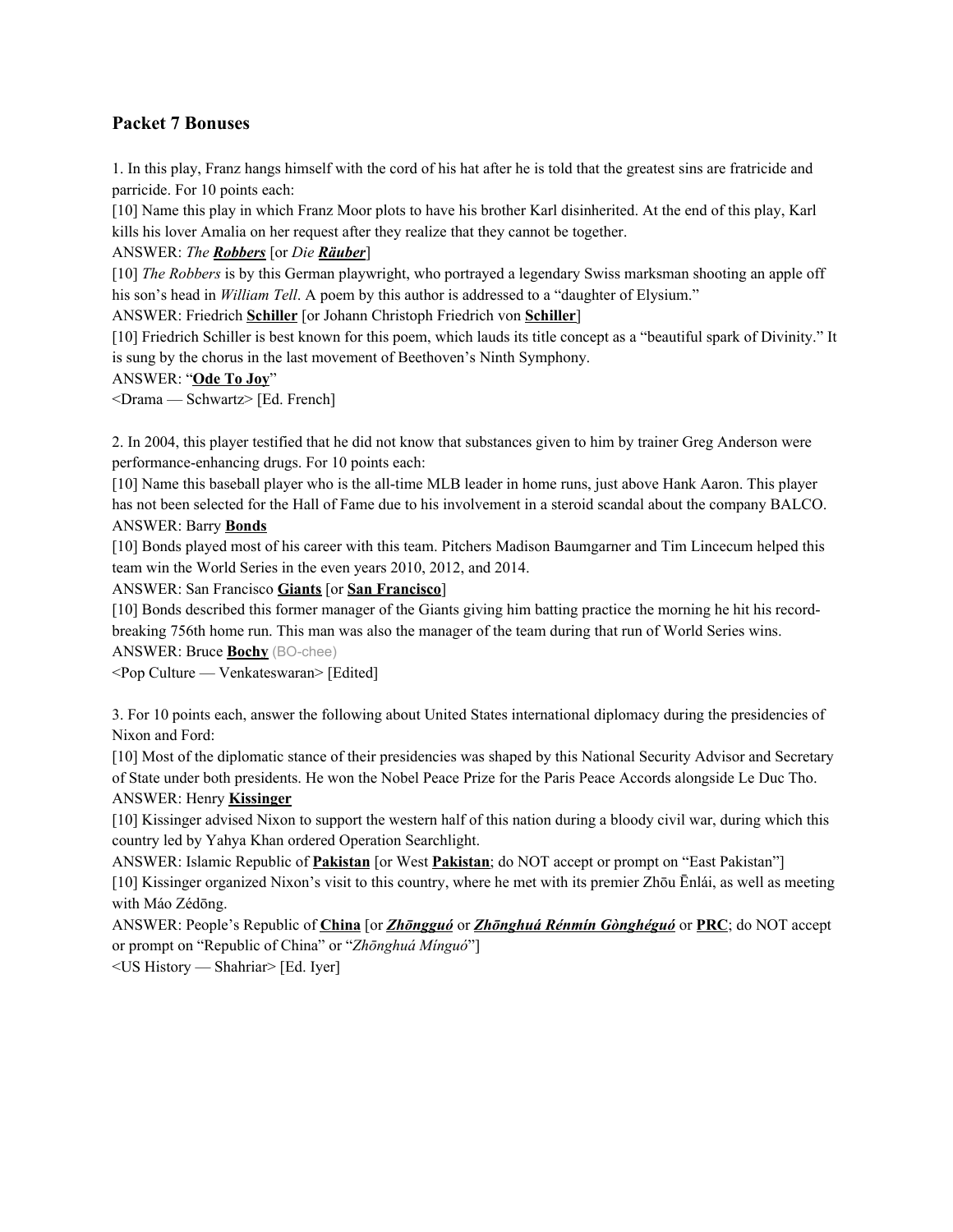4. Two guard cells surround each of these structures and control their opening and closing. For 10 points each:

[10] Name these openings found on the epidermis of most leaves. These structures regulate gas exchange in plants. ANSWER: **stoma** [or **stomata** or **stomate** or **stomates**] (Stomata is the plural form of stoma.)

[10] Stomata open and close in order to regulate transpiration, in which this substance evaporates from a plant and is

lost to the atmosphere. The roots of vascular plants absorb this substance and the inorganic nutrients dissolved in it. ANSWER: **water** [or **H2O** or **dihydrogen monoxide** or **hydrogen hydroxide**]

[10] This hormone is produced in the roots of a plant in response to water deficiency; from there, it is carried to the leaves, where it triggers stomatal closure. This hormone also inhibits growth and seed germination.

ANSWER: **abscisic acid** [or **ABA** or **abscisin** II or **dormin**]

<Biology — Athreya> [Ed. Gurazada]

5. A painting by Táng Dynasty artist Jīng hào depicts Zhōnglí Quán, one of the Eight Immortals, "seeking" the namesake concept of this religion. For 10 points each:

[10] Name this Chinese religion founded by Lǎozǐ (LAO-zih). Practitioners of this religion try to become "one with" a concept translated as "the Way."

ANSWER: **Dao**ism [or **Tao**ism or *Dàojiā* or *Dàojiào*]

[10] Daoism teaches this practice that translates to "nonaction," which ensures that the universe continues to run naturally.

ANSWER: **wú wéi**

[10] Along with the *Dàodé Jīng*, Daoists also revere this text. This text's namesake author recounts a dream in which he did not know if he was a man dreaming he was a butterfly or a butterfly dreaming he was a man. ANSWER: *Zhuāngzǐ* (JWONG-zih) [or *Chuang Tzŭ*; accept *Master Zhuāng*]

<Religion — Venkateswaran> [Edited]

6. In a cantata titled for this character, Alfred Schnittke framed the climax as a hellish tango. For 10 points each: [10] Name this character. In a Charles Gounod (sharl goo-NOH) opera titled for this character, Marguerite, captivated by her own beauty, sings the aria "Ah, je ris de me voir (vwah)," better known as the "Jewel Song." ANSWER: **Faust** [accept *Faust Cantata* or *Historia von D. Johann Fausten*]

[10] This composer's interest in Johann Wolfgang von Goethe's (GUR-tuh's) *Faust* resulted in both his *Faust Symphony* and *Mephisto Waltzes*. He better known for his *Liebesträume* (LEE-beh-strowm-ah) and *Hungarian Rhapsody No. 2*.

ANSWER: Franz **Liszt** (list)

[10] Franz Schubert used text from Goethe's *Faust* for his *Gretchen am Spinnrade*, a composition of this type. Schubert's other Goethe-inspired works of this type include "Erlkönig."

# ANSWER: **lied**er [or **song**]

<Classical Music — Ma> [Edited]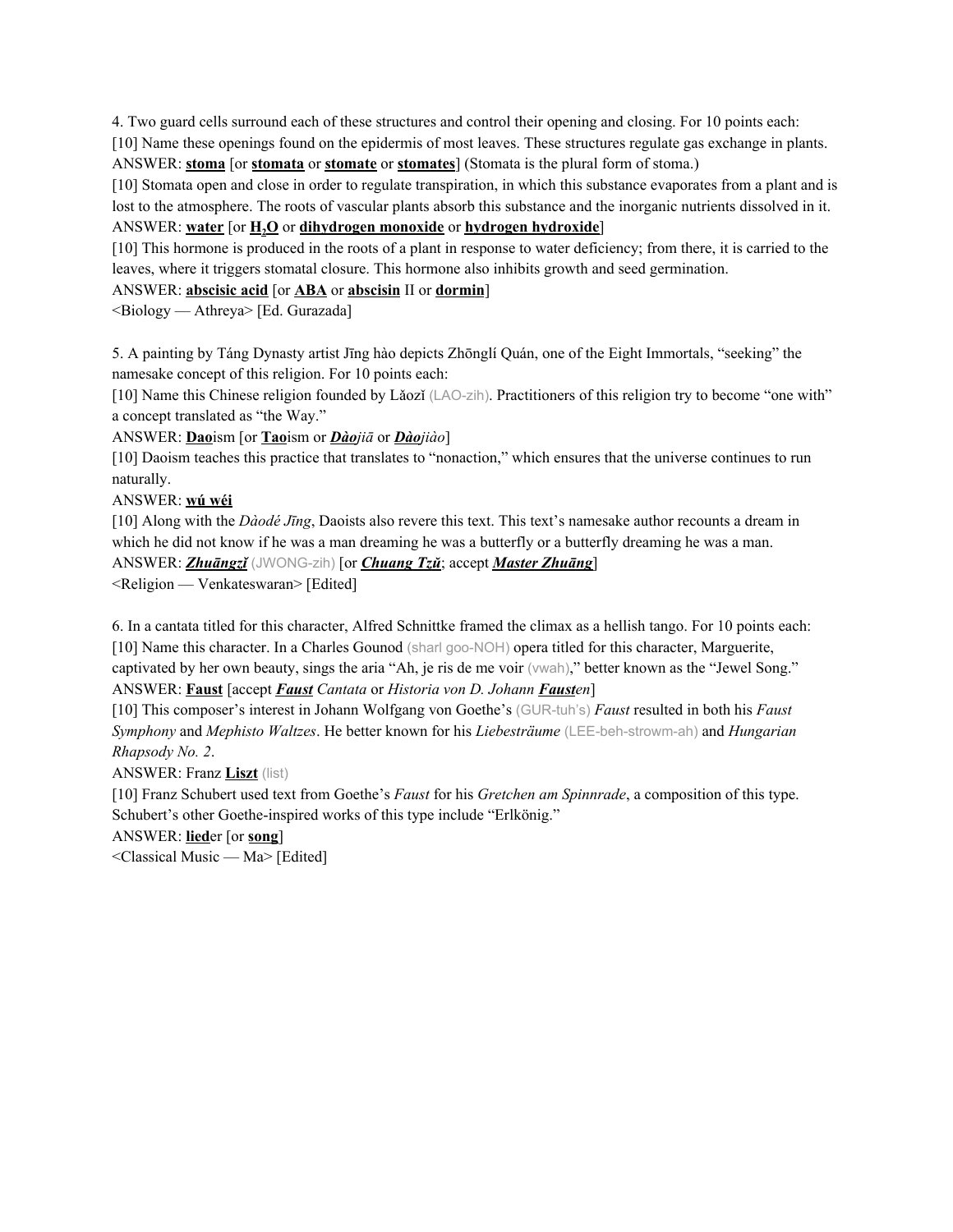7. This man founded the De Beers Company to take advantage of a diamond mining rush. For 10 points each: [10] Name this British colonialist who was depicted as a giant towering over Africa in several cartoons. This man is the namesake of an international postgraduate scholarship to study at Oxford.

# ANSWER: Cecil John **Rhodes** [or **Rhodes** scholarship]

[10] Rhodes founded the De Beers Company with funding from this British banking family, who had earlier financed Rhodes' efforts to buy out most small diamond mining operations in the Cape Colony.

# ANSWER: **Rothschild** family [accept N.M. **Rothschild** and co.]

[10] Rhodes' ambition of linking Cape and Cairo by rail was stalled by this country's ambition for a "pink map" linking its African colonial possessions. This country's colony of Mozambique was first claimed by Vasco da Gama in 1498.

# ANSWER: **Portugal** [or **Portuguese Republic** or **República Portuguesa**]

<British/Commonwealth History — Shahriar> [Ed. Athreya]

8. A 2019 biography by Ha Jin recounts a legend in which one poet drowned after drunkenly trying to embrace this object. For 10 points each:

[10] Name this object, with which the speaker "drinks alone" in an 8th century poem.

ANSWER: the **moon** [or **yuè**liàng; accept the reflection of the **moon** or **moonlight**]

[10] This frequently-drunk Táng dynasty poet wrote "Drinking Alone by Moonlight."

ANSWER: **Lǐ Bái** [or **Lǐ Po** or **Lǐ Taìbaí** or **Rihaku** or **Lǐ Bo**; prompt on Lǐ]

[10] In China, Li Bai's most famous poem is this four-line poem in which he raises his head to look at the bright moon and then lowers it, thinking of his home village.

ANSWER: "**Quiet Night Thought**" [or **Jìng Yè Sī**; accept similar translations like "**Quiet Night Thoughts**"] <Poetry — Schwartz> [Ed. French]

9. The effectiveness of this process may be measured as the reduction of biochemical oxygen demand. For 10 points each:

[10] Name this general process, which may employ aeration or oxidation ponds. This process aims to decrease the presence of coliform and suspended solids in an effluent.

ANSWER: **wastewater treatment** [or **sewage treatment**; prompt on water treatment or water purification] [10] In the United States, wastewater treatment is regulated by this government agency. Superfund legislation allows this agency to clean sites contaminated by hazardous waste, such as Love Canal.

ANSWER: **EPA** [or **Environmental Protection** Agency]

[10] In addition to the "conventional pollutants" enumerated in the Clean Water Act, wastewater treatment targets nitrogen and this element, since they lead to eutrophication. The most common mineral source of this element is apatite.

# ANSWER: **phosphorus**

<Environmental Science — French> [Edited]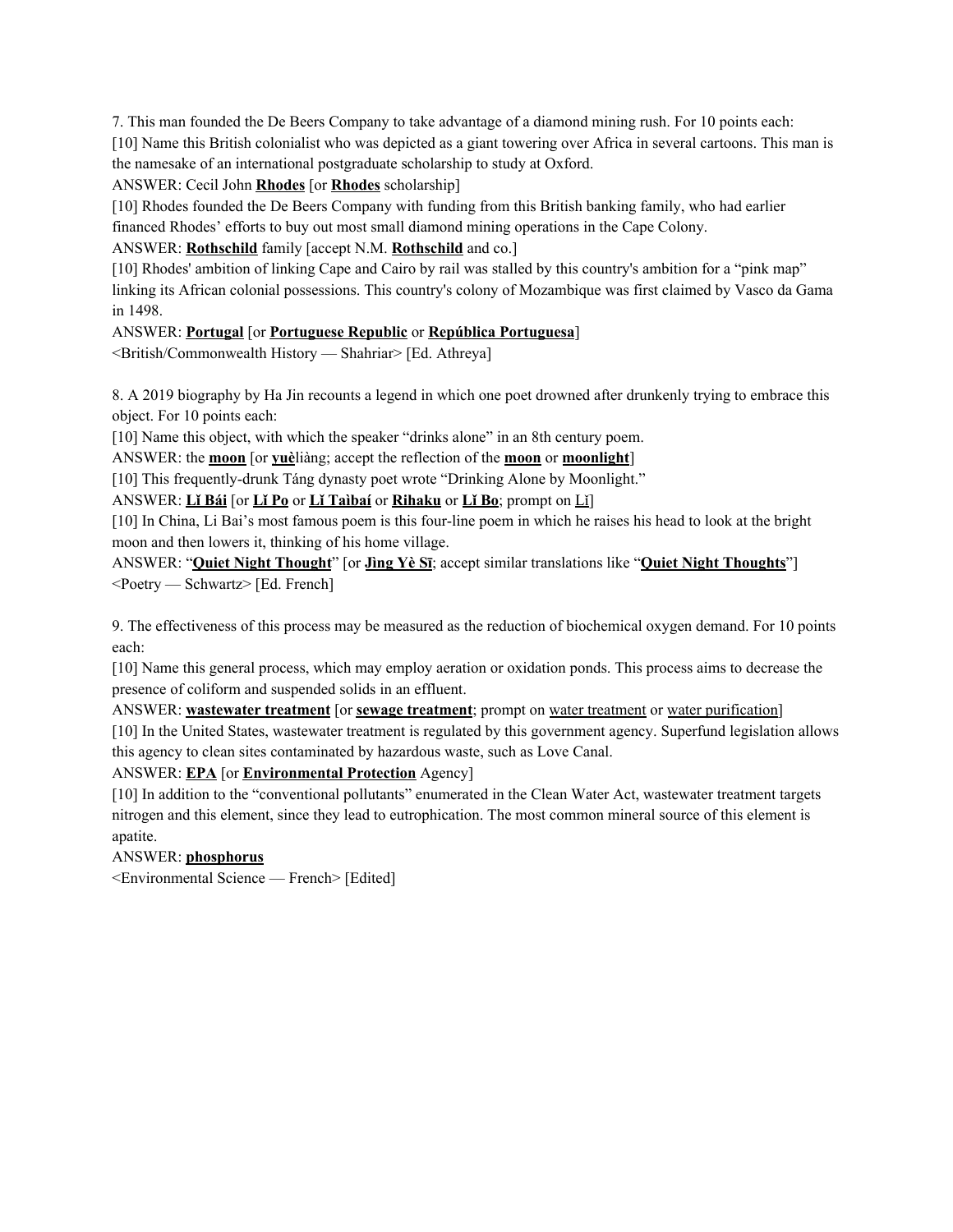10. People tend to seek this thing when there is a small probability of a gain, such as winning the lottery, and avoid this thing when there is a small probability of a loss, such as a terrorist attack. For 10 points each:

[10] Name this thing, the possibility of uncertain gains and losses. A lottery is a situation with a high level of reward and a low level of this thing.

#### ANSWER: **risk**

[10] Risk aversion is one of these fast but fallible mental shortcuts for problem-solving that might go wrong and result in cognitive bias. Two other examples of these techniques are named for availability and familiarity. ANSWER: **heuristic**s [or **heuristic** techniques; prompt on rules of thumb]

[10] Prospect theory, which describes how people behave under risky conditions, was developed by this author of *Thinking, Fast and Slow* alongside his frequent collaborator Amos Tversky.

#### ANSWER: Daniel **Kahneman**

 $\langle$ Psychology — Gray> [Edited]

11. This leader placed Mohammad Naguib under house arrest after an assassination attempt. For 10 points each:

[10] Name this Egyptian leader who overthrew King Farouk in 1952. This leader accepted Soviet funding to build the Aswan High Dam, and he briefly resigned after Egyptian defeat in the Six-Day War.

ANSWER: Gamal **Nasser** [or Gamal Abdel **Nasser** Hussein]

[10] Nasser formed the brief United Arab Republic with this country to the northeast, which was led by Hafez al-Assad. Hafez's son, Bashar al-Assad, currently leads this country from Damascus.

ANSWER: **Syria** [or the **Syria**n Arab Republic or al-Jumhūrīyah al-ʻArabīyah as-**Sūrīyah**]

[10] Levi Eshkol, who led Israel during the Six-Day War, was the successor to this prime minister of Israel. This prime minister briefly resigned after the Lavon Affair.

ANSWER: David **Ben-Gurion** [or David **Grün**]

<Asian History — Shahriar> [Ed. Iyer]

12. A young Dizzy Gillespie was humiliated at one of these events when another player transposed to a key that Gillespie had not yet learned to play in. For 10 points each:

[10] Name these informal sessions at which jazz musicians play together and improvise off each others' solos. ANSWER: **jam** sessions

[10] In 1940, Buddy Anderson convinced Dizzy Gillespie to have a jam session with an up-and-coming player of this instrument named Charlie Parker. This instrument has alto, tenor, and soprano varieties.

ANSWER: **saxophone** [or **sax**; accept alto **saxophone** or tenor **saxophone** or soprano **saxophone**]

[10] Jam sessions between players of this instrument could include musical battles called "cutting contests." Players of the "stride" style of this instrument included Fats Waller and Art Tatum.

ANSWER: **piano**

<Jazz — French> [Edited]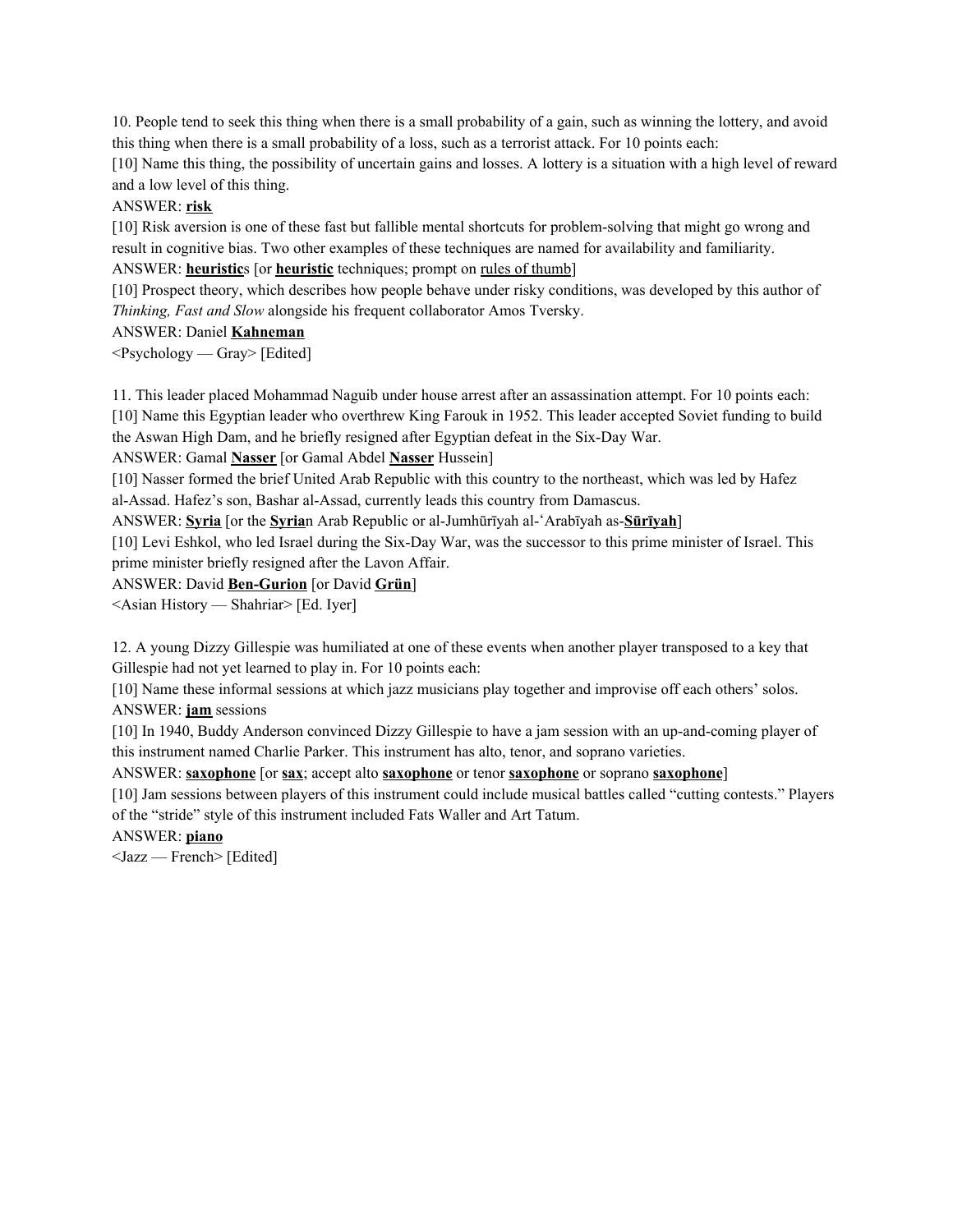13. This author wrote that the title food has "the taste of being strong and free, which means free to make mistakes" in his story "Bear Meat." For 10 points each:

[10] Name this author. This author recalled exchanging cigarette lighter flints for rations of bread in his story "Cerium," which he collected alongside stories like "Iron" and "Argon" in *The Periodic Table*.

ANSWER: Primo **Levi** [or Primo Michele **Levi**]

[10] "Cerium" is set in this place, whose inhabitants are classified as "drowned" or "saved" in Levi's memoir *If This is a Man*. In the novel *Night*, God is said to be "hanging here from this gallows" in this Nazi concentration camp. ANSWER: **Auschwitz** III-Monowitz

[10] This author evoked the Book of Job in *The Trial of God*, which is set in the aftermath of a Ukrainian pogrom. He wrote about the Jews of Sighet in *Night*.

ANSWER: Elie **Wiesel** [or Eliezer **Wiesel**]

 $\le$ Short Fiction — Gray> [Ed. French]

14. For 10 points each, answer the following about the Dulong-Petit law:

[10] The Dulong-Petit law gives a good approximation for the specific heat capacity of a solid, which is defined as the amount of energy needed to raise the temperature of this mass of solid by one degree celsius. This amount of mass is equal to one-thousandth of a kilogram.

ANSWER: one **gram** [prompt on g or .001 kg]

[10] More specifically, the Dulong-Petit law states that the specific heat capacity of a solid is equal to three times this constant. This constant is the product of Boltzmann's constant and Avogadro's number.

ANSWER: ideal **gas** constant [or molar **gas** constant or universal **gas** constant; prompt on *R*]

[10] At low temperatures, the Dulong-Petit law is less accurate than this model, which predicts that heat capacity is proportional to temperature cubed. This model's namesake physicist derived it by treating the solid's vibrations as phonons.

ANSWER: **Debye** model [accept **Debye** T-cubed law or **Debye** temperature-cubed law] <Physics — Gurazada> [Edited]

15. Potential explanations for this phenomenon include the invasive varroa mite and neonicotinoid pesticides, some of which have accordingly been banned in the E.U. For 10 points each:

[10] Name this phenomenon. Worker bees don't die near the hive in this phenomenon, but instead suddenly abandon their hive while leaving their queen behind.

ANSWER: **colony collapse** disorder [or **CCD**]

[10] Colony collapse disorder is concerning in part because of bees' role in transporting this substance, which allows plants to sexually reproduce.

# ANSWER: **pollen**

[10] Colony collapse disorder is worrying for this crop since the California Central Valley's production of this crop uses half of all U.S. honeybees during its pollination period of a few weeks, as well as 10% of California's water. ANSWER: **almond**s

<Current Events — Gray> [Edited]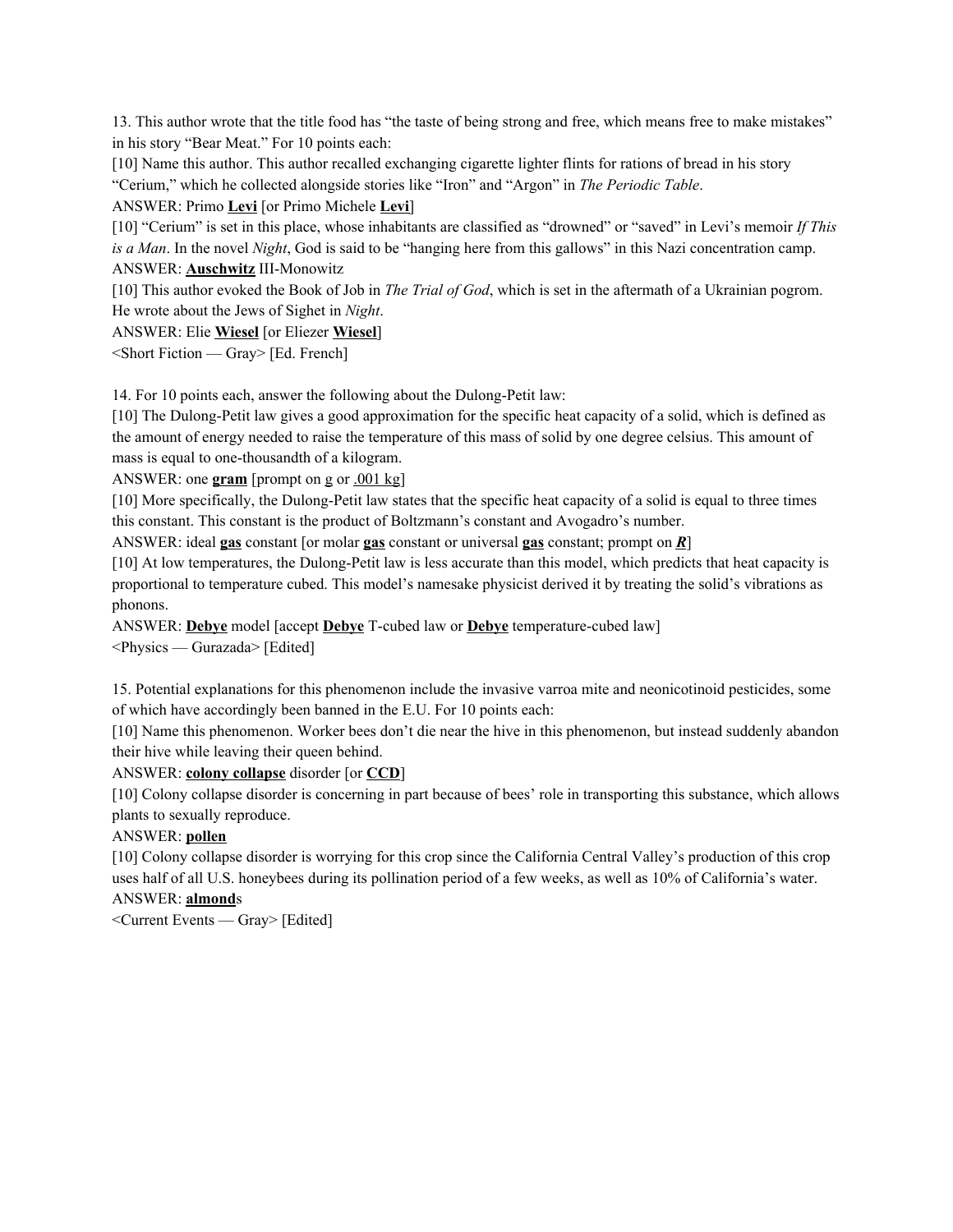16. The garish blue-white face of a woman occupies the right side of a painting titled for this location. For 10 points each:

[10] Name this cabaret that was advertised in a color lithograph by Henri de Toulouse-Lautrec (too-looze-loh-TREK). That lithograph is titled for one of this cabaret's famous can-can dancers, "La Goulue" (GOO-loo).

# ANSWER: **Moulin Rouge** (moo-LAN ROOJ) [accept *At the Moulin Rouge*]

[10] Another Toulouse-Lautrec advertisement was made for the Divan du Monde (dee-VAHN doo mohnd) ballroom, which at the time was named for this country. This country's *ukiyo-e* prints greatly inspired Toulouse-Lautrec and his contemporaries.

### ANSWER: **Japan** [or **Nippon** or **Nihon**; accept Divan **Japonais**]

[10] This other French painter and draughtsman was an avid collector of Japanese prints. His works include *The Absinthe Drinker* and *A Cotton Of ice in New Orleans*.

ANSWER: Edgar **Degas** (DAY-gah)[or Hillaire-Germaine Edgar **Degas**]

 $\leq$ Painting — Ma $\geq$  [Ed. Malouf]

17. The gambling habits of the title characters of this novel are described as "one obsessive, one compulsive." For 10 points each:

[10] Name this novel. In this novel, one of the two title characters bets the other that he cannot transport a glass church to a town four hundred kilometers north.

#### ANSWER: *Oscar and Lucinda*

[10] The author of *Oscar and Lucinda,* Peter Carey, is from this country. This country is also home to bush poets like Henry Lawson and Banjo Patterson.

#### ANSWER: **Australia**

[10] Carey's novel *Jack Maggs* is an adaptation of this novel by Charles Dickens. In this novel, the pompous Mr. Pumblechook takes credit for Pip's social climb after Pip meets the escaped convict Abel Magwitch.

#### ANSWER: *Great Expectations*

<Long Fiction — Schwartz> [Edited]

18. In Buddhist mythology, the Heavenly King who guards this region is named Virupaksha. For 10 points each: [10] Name this general region, where Mount Kūnlún is said to be. In Taoist mythology, the Peaches of Immortality are cultivated by the Queen Mother of this region.

ANSWER: the **west** [or *xī*; accept **Xī**wángmǔ]

[10] The hero journeys to the west from this island in an immram. Like Mount Kunlun, Tír na nÓg (teer-na-nog) is a mythical paradise west of this island, whose mythology includes tales of Cú Chulainn and Fionn mac Cumhaill. ANSWER: **Ireland**

[10[ In Greek mythology, this god of the West Wind is the gentlest of the Anemoi. Out of jealousy, this god directs Apollo's discus to kill Hyacinthus.

# ANSWER: **Zephyrus** [or **Zephyr**]

<Mythology — Li/French> [Ed. French]